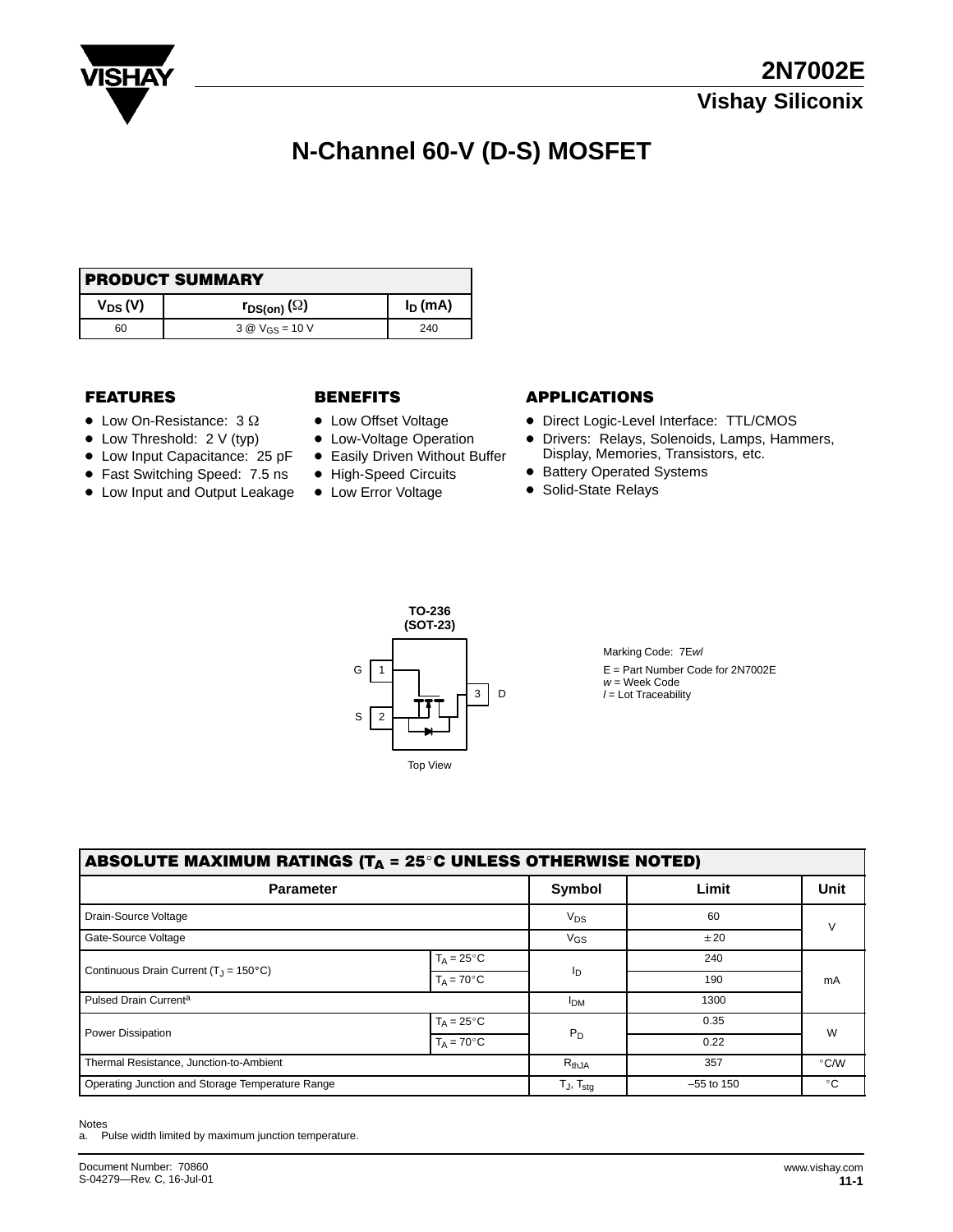## **2N7002E**

# **Vishay Siliconix**



| SPECIFICATIONS (T $_{\rm J}$ = 25 $^{\circ}$ C UNLESS OTHERWISE NOTED) |                                    |                                                                                      |              |                  |                |        |  |  |  |
|------------------------------------------------------------------------|------------------------------------|--------------------------------------------------------------------------------------|--------------|------------------|----------------|--------|--|--|--|
|                                                                        |                                    |                                                                                      | Limits       |                  |                |        |  |  |  |
| <b>Parameter</b>                                                       | Symbol                             | <b>Test Conditions</b>                                                               | Min          | Typ <sup>a</sup> | Max            | Unit   |  |  |  |
| <b>Static</b>                                                          |                                    |                                                                                      |              |                  |                |        |  |  |  |
| Drain-Source Breakdown Voltage                                         | $V_{(BR)DSS}$                      | $V_{GS} = 0$ V, $I_D = 10 \mu A$                                                     | 60           | 68               |                | $\vee$ |  |  |  |
| Gate-Threshold Voltage                                                 | $V$ <sub>GS<math>(th)</math></sub> | $V_{DS} = V_{GS}$ , $I_D = 250 \mu A$                                                | $\mathbf{1}$ | 2                | 2.5            |        |  |  |  |
| Gate-Body Leakage                                                      | $I_{GSS}$                          | $V_{DS} = 0$ V, $V_{GS} = \pm 15$ V                                                  |              |                  | ±10            | nA     |  |  |  |
|                                                                        |                                    | $V_{DS}$ = 60 V, $V_{GS}$ = 0 V                                                      |              |                  | $\mathbf{1}$   | μA     |  |  |  |
| Zero Gate Voltage Drain Current                                        | <b>I</b> <sub>DSS</sub>            | $V_{DS}$ = 60 V, V <sub>GS</sub> = 0 V, T <sub>C</sub> = 125 °C                      |              |                  | 500            |        |  |  |  |
|                                                                        | $I_{D(on)}$                        | $V_{GS}$ = 10 V, $V_{DS}$ = 7.5 V                                                    | 800          | 1300             |                | mA     |  |  |  |
| On-State Drain Current <sup>b</sup>                                    |                                    | $V_{GS}$ = 4.5 V, $V_{DS}$ = 10 V                                                    | 500          | 700              |                |        |  |  |  |
|                                                                        | $r_{DS(on)}$                       | $V_{GS}$ = 10 V, $I_D$ = 250 mA                                                      |              | 1.2              | 3              | Ω      |  |  |  |
| Drain-Source On-Resistanceb                                            |                                    | $V_{GS}$ = 4.5 V, $I_D$ = 200 mA                                                     |              | 1.8              | $\overline{4}$ |        |  |  |  |
| Forward Transconductance <sup>b</sup>                                  | $g_{fs}$                           | $V_{DS}$ = 15 V, $I_D$ = 200 mA                                                      |              | 600              |                | mS     |  |  |  |
| Diode Forward Voltage                                                  | $V_{SD}$                           | $I_S = 200$ mA, $V_{GS} = 0$ V                                                       |              | 0.85             | 1.2            | $\vee$ |  |  |  |
| <b>Dynamica</b>                                                        |                                    |                                                                                      |              |                  |                |        |  |  |  |
| <b>Total Gate Charge</b>                                               | $\mathsf{Q}_{\mathsf{g}}$          |                                                                                      |              | 0.4              | 0.6            | nC     |  |  |  |
| Gate-Source Charge                                                     | $Q_{gs}$                           | $V_{DS}$ = 10 V, $V_{GS}$ = 4.5 V<br>$I_n \cong 250$ mA                              |              | 0.06             |                |        |  |  |  |
| Gate-Drain Charge                                                      | $Q_{\text{qd}}$                    |                                                                                      |              | 0.06             |                |        |  |  |  |
| Input Capacitance                                                      | $\mathrm{C_{iss}}$                 |                                                                                      |              | 21               |                | pF     |  |  |  |
| <b>Output Capacitance</b>                                              | $C_{\text{oss}}$                   | $V_{DS}$ = 25 V, $V_{GS}$ = 0 V, f = 1 MHz                                           |              | $\overline{7}$   |                |        |  |  |  |
| Reverse Transfer Capacitance                                           | C <sub>rss</sub>                   |                                                                                      |              | 2.5              |                |        |  |  |  |
| Switching <sup>a, c</sup>                                              |                                    |                                                                                      |              |                  |                |        |  |  |  |
| Turn-On Time                                                           | $t_{on}$                           | $V_{DD}$ = 10 V, R <sub>L</sub> = 40 $\Omega$<br>$I_D \cong 250$ mA, $V_{GEN} = 10V$ |              | 13               | 20             | ns     |  |  |  |
| Turn-Off Time                                                          | $t_{\rm off}$                      | $R_G = 10 \Omega$                                                                    |              | 18               | 25             |        |  |  |  |

Notes<br>a. For DESIGN AID ONLY, not subject to production testing.<br>b. Pulse test: PW ≤ 300 μs duty cycle ≤ 2%.<br>c. Switching time is essentially independent of operating temperature.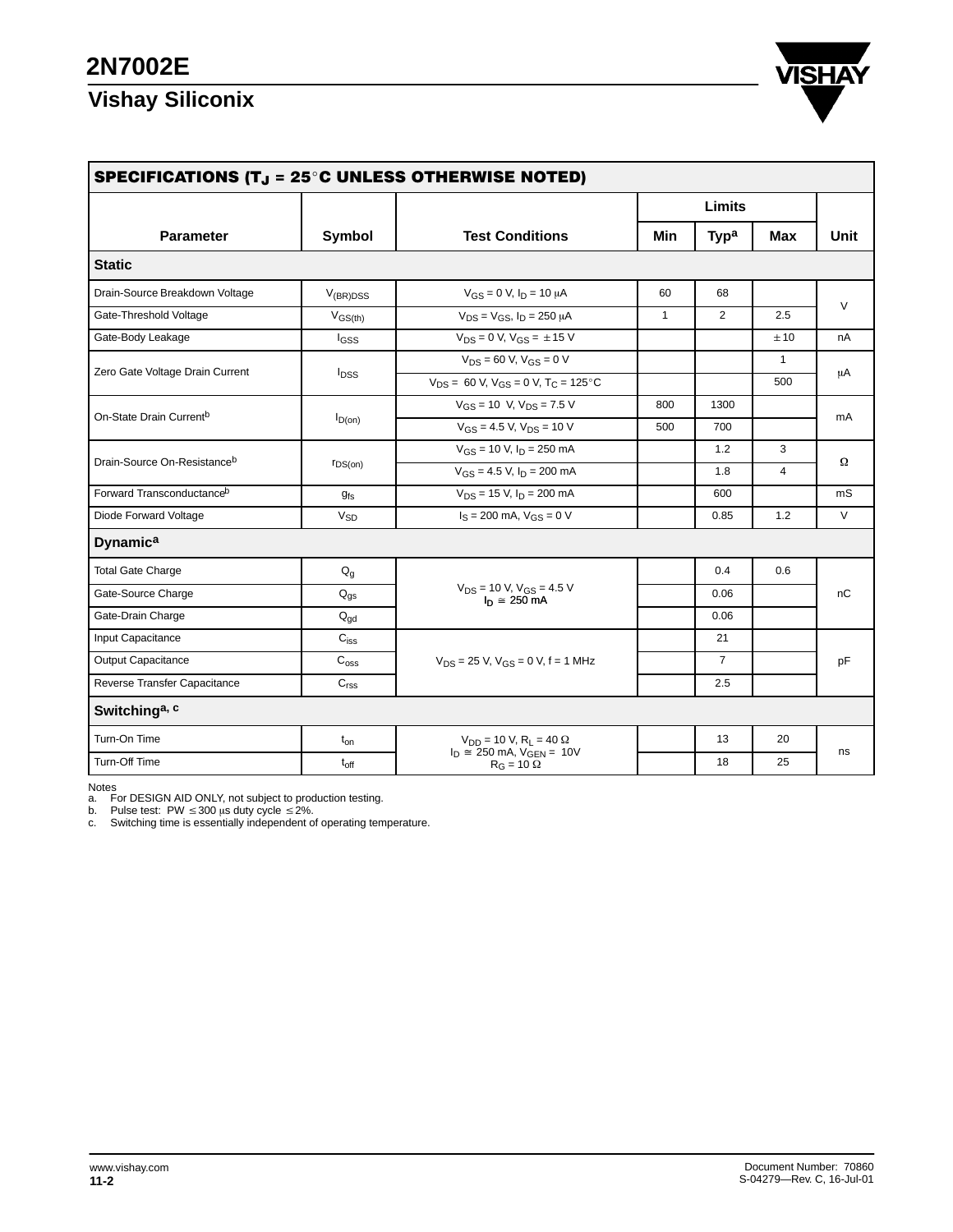

### **2N7002E Vishay Siliconix**

#### TYPICAL CHARACTERISTICS (T $_{\mathsf{A}}$  = 25°C UNLESS OTHERWISE NOTED)